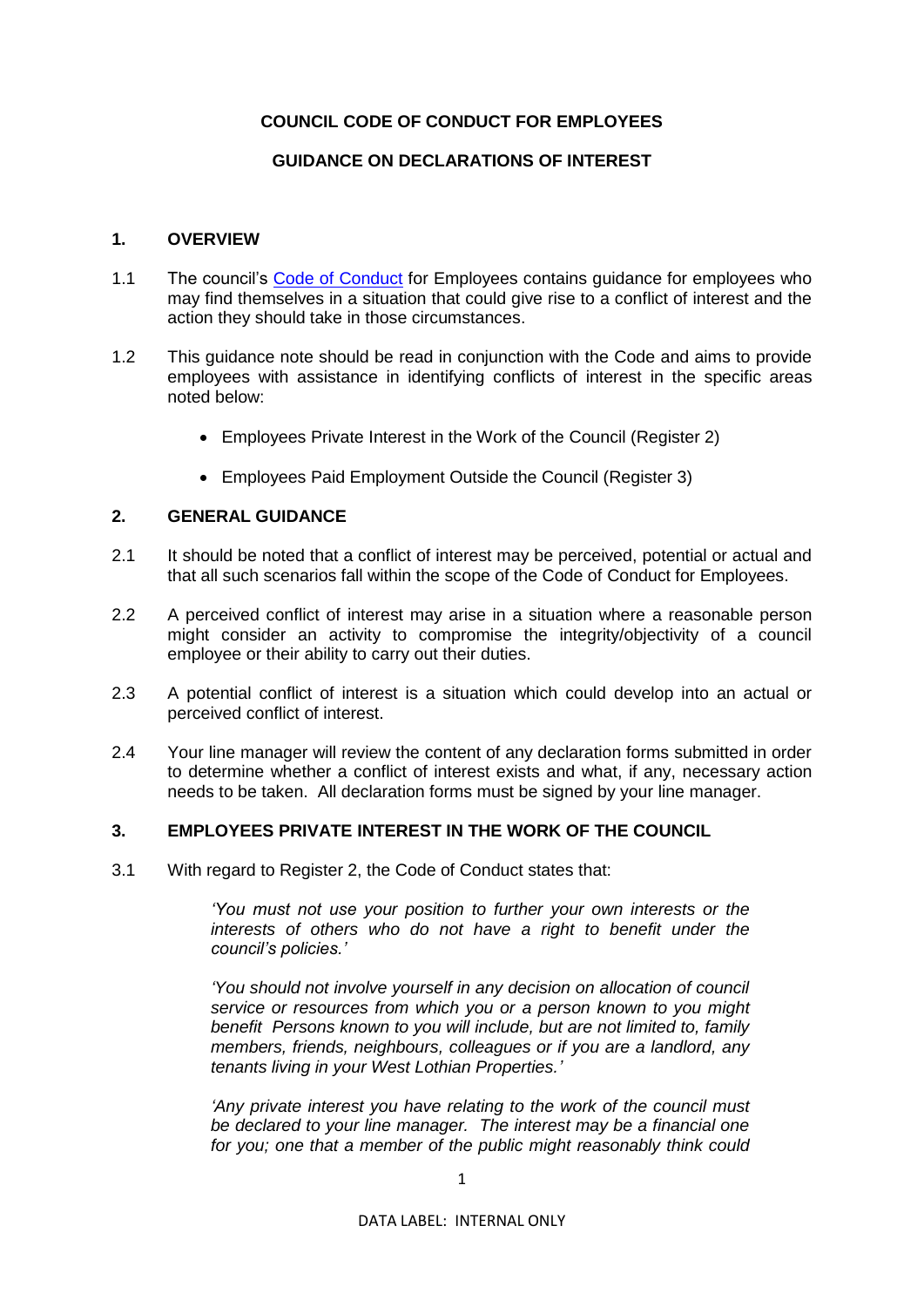#### *influence your judgement; or a financial interest that a person known to you may have in the work of the council.'*

- 3.2 There are various situations that can give rise to conflicts of interest and as such it is not possible to define all circumstances. However, a conflict of interest would exist in a situation where the private interest of an employee has the potential to influence the manner in which an employee carries out their duties as illustrated by the following examples:
	- an employee using their council position to influence a contract or other favourable terms for a company or business in which they, or a person known to them has a financial interest;
	- an employee using their council position to influence the employment or promotion of a person known to them;
	- an employee using their council position to influence a decision with regard to housing allocation from which they, or a person known to them would benefit;
	- an employee using their position to influence a decision with regard to licensing to benefit a club of which they are a member;
	- an employee using their position to influence a decision with regard to a planning application from which they, or a person known to them would benefit.
- 3.3 The responsibility to make a declaration regarding a private interest lies with individual officers and in this regard, officers are expected to exercise professional judgement and integrity. Where an officer is in any doubt as to whether a declaration is necessary, they should consult their line manager.
- 3.4 Making a declaration of private interest does not remove the officer's responsibility to remove themselves from a position or situation which may result in a potential breach of the [Code of Conduct.](https://www.westlothian.gov.uk/article/33213/Code-of-Conduct)

# **4. EMPLOYEES PAID EMPLOYMENT OUTSIDE THE COUNCIL**

4.1 With regard to Register 3, the Code of Conduct states that:

*'employees who undertake particular paid employment outside the council could place both the council and employee in a position that causes a conflict of interest and contravenes the requirements of the Code.'*

- 4.2 A conflict of interest would exist in a situation where an employee is conducting business, employment or activity out with the council which has the potential to adversely affect their ability to perform their duties.
- 4.3 The [Code of Conduct](https://www.westlothian.gov.uk/article/33213/Code-of-Conduct) requires employees to declare **all** paid employment outside the council. Paid employment should be considered in the widest possible sense and should include self-employment and other private business interests.